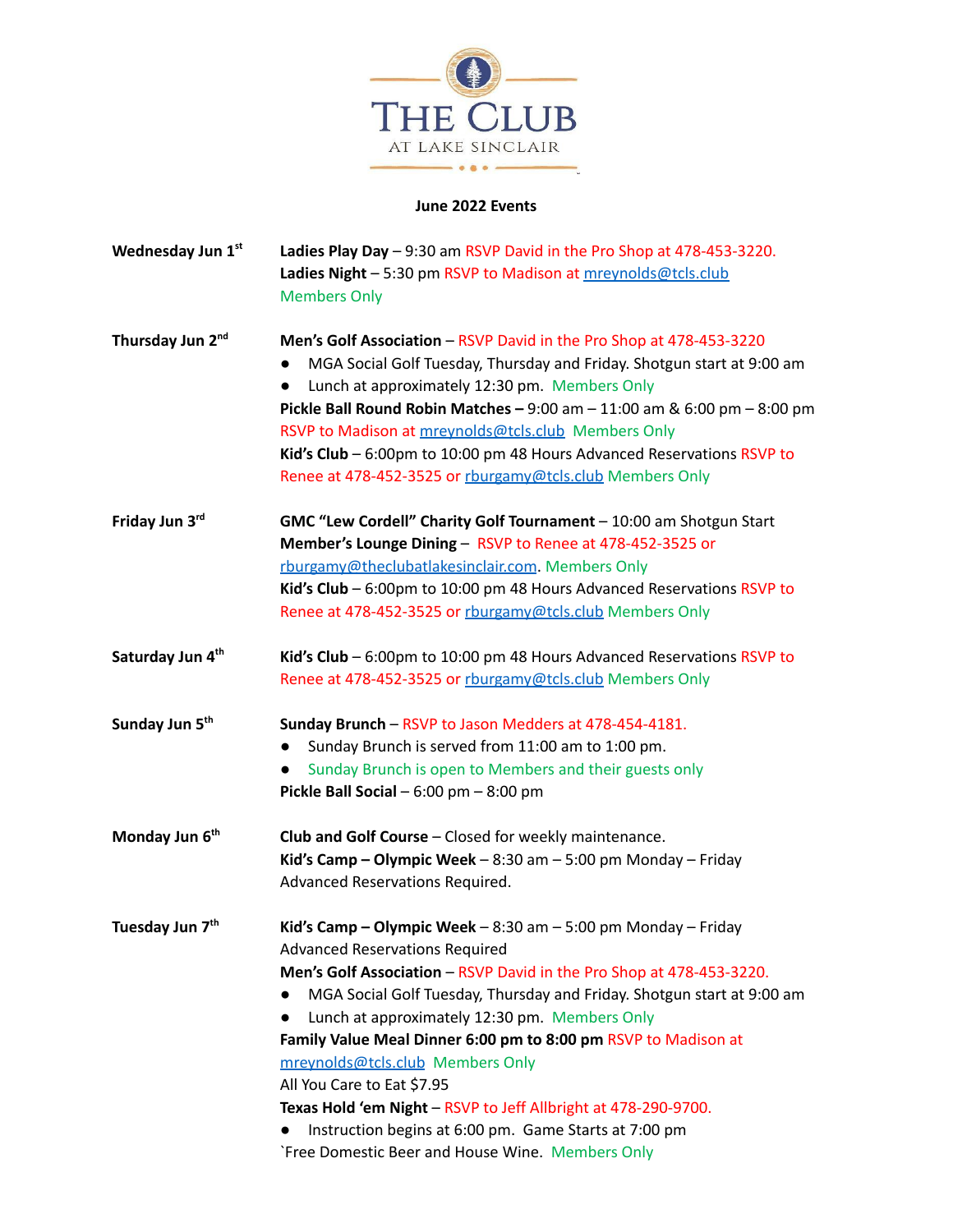| Wednesday Jun 8 <sup>th</sup> | Kid's Camp – Olympic Week – $8:30$ am – $5:00$ pm Monday – Friday<br><b>Advanced Reservations Required</b>                                       |
|-------------------------------|--------------------------------------------------------------------------------------------------------------------------------------------------|
|                               | Ladies Play Day - 9:30 am RSVP David in the Pro Shop at 478-453-3220.<br>Book Club - 6:00 pm RSVP to Madison at mreynolds@tcls.club Members Only |
| Thursday Jun 9 <sup>th</sup>  | Kid's Camp - Olympic Week - 8:30 am - 5:00 pm Monday - Friday                                                                                    |
|                               | <b>Advanced Reservations Required</b>                                                                                                            |
|                               | Men's Golf Association - RSVP David in the Pro Shop at 478-453-3220                                                                              |
|                               | MGA Social Golf Tuesday, Thursday and Friday. Shotgun start at 9:00 am<br>$\bullet$                                                              |
|                               | Lunch at approximately 12:30 pm. Members Only<br>$\bullet$                                                                                       |
|                               | Kid's Club - 6:00pm to 10:00 pm 48 Hours Advanced Reservations RSVP to                                                                           |
|                               | Renee at 478-452-3525 or rburgamy@tcls.club Members Only                                                                                         |
|                               | Nine and Dine - 5:30 pm RSVP David in the Pro Shop at 478-453-3220                                                                               |
|                               | Pickle Ball Round Robin Matches - $9:00$ am - $11:00$ am & $6:00$ pm - $8:00$ pm                                                                 |
|                               | RSVP to Madison at mreynolds@tcls.club Members Only                                                                                              |
| Friday Jun 10th               | Kid's Camp - Olympic Week - 8:30 am - 5:00 pm Monday - Friday                                                                                    |
|                               | <b>Advanced Reservations Required</b>                                                                                                            |
|                               | Men's Golf Association - RSVP David in the Pro Shop at 478-453-3220                                                                              |
|                               | MGA Social Golf Tuesday, Thursday and Friday. Shotgun start at 9:00 am                                                                           |
|                               | Lunch at approximately 12:30 pm. Members Only                                                                                                    |
|                               | Member's Only Dining - RSVP to Renee at 478-452-3525 or                                                                                          |
|                               | rburgamy@theclubatlakesinclair.com. Members Only                                                                                                 |
|                               | Kid's Club - 6:00pm to 10:00 pm 48 Hours Advanced Reservations RSVP to                                                                           |
|                               | Renee at 478-452-3525 or rburgamy@tcls.club Members Only                                                                                         |
| Saturday Jun 11 <sup>th</sup> | Kid's Club - 6:00pm to 10:00 pm 48 Hours Advanced Reservations RSVP to                                                                           |
|                               | Renee at 478-452-3525 or rburgamy@tcls.club Members Only                                                                                         |
| Sunday Jun 12th               | Sunday Brunch $-11:00$ am $-1:00$ pm                                                                                                             |
|                               | RSVP to Madison at mreynolds@tcls.club Members Only                                                                                              |
|                               | Sunday Brunch is served from 11:00 am to 2:00 pm.<br>$\bullet$                                                                                   |
|                               | Sunday Brunch is open to Members and their guests only                                                                                           |
|                               | Pickle Ball Social $-6:00$ pm $-8:00$ pm                                                                                                         |
| Monday Jun 13th               | Kid's Camp – Science Week – $8:30$ am – 5:00 pm Monday – Friday<br><b>Advanced Reservations Required</b>                                         |
|                               | Club and Golf Course - Closed for weekly maintenance.                                                                                            |
|                               |                                                                                                                                                  |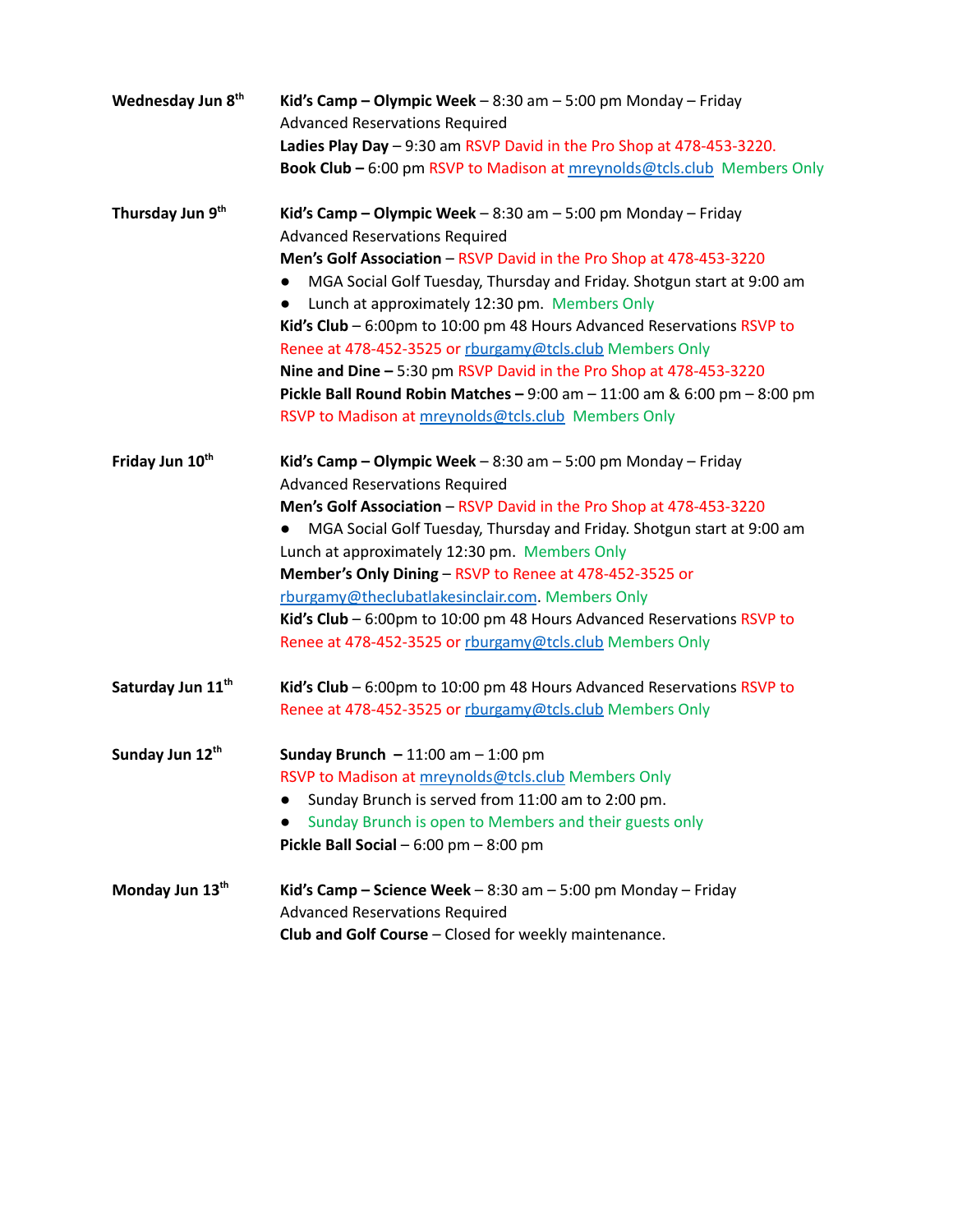| Tuesday Jun 14th              | Kid's Camp – Science Week – $8:30$ am – $5:00$ pm Monday – Friday                   |
|-------------------------------|-------------------------------------------------------------------------------------|
|                               | <b>Advanced Reservations Required</b>                                               |
|                               | Men's Golf Association - RSVP David in the Pro Shop at 478-453-3220.                |
|                               | MGA Social Golf Tuesday, Thursday and Friday. Shotgun start at 9:00 am<br>$\bullet$ |
|                               | Lunch at approximately 12:30 pm. Members Only<br>$\bullet$                          |
|                               | Family Value Meal Dinner 6:00 pm to 8:00 pm                                         |
|                               | RSVP to Madison at mreynolds@tcls.club Members Only<br>$\bullet$                    |
|                               | All You Care to Eat \$7.95<br>$\bullet$                                             |
|                               | Prime Rib Night - RSVP to Jason Medders at 478-454-4181.<br>$\bullet$               |
|                               | Members receive priority reservations. General Public is welcomed<br>$\bullet$      |
|                               | Ball Busters - Golf League 6:00 pm                                                  |
|                               |                                                                                     |
| Wednesday Jun 15th            | Kid's Camp – Science Week – $8:30$ am – $5:00$ pm Monday – Friday                   |
|                               | <b>Advanced Reservations Required</b>                                               |
|                               | Ladies Play Day and Free Golf Clinic - 9:30 am Members Only                         |
|                               | RSVP David in the Pro Shop at 478-453-3220                                          |
|                               |                                                                                     |
| Thursday Jun 16 <sup>th</sup> | Kid's Camp – Science Week – $8:30$ am – $5:00$ pm Monday – Friday                   |
|                               | <b>Advanced Reservations Required</b>                                               |
|                               | Men's Golf Association - RSVP David in the Pro Shop at 478-453-3220                 |
|                               | MGA Social Golf Tuesday, Thursday and Friday. Shotgun start at 9:00 am<br>$\bullet$ |
|                               | Lunch at approximately 12:30 pm. Members Only<br>$\bullet$                          |
|                               | Pickle Ball Round Robin Match - $9:00$ am - $11:00$ am & $6:00$ pm - $8:00$ pm      |
|                               | RSVP to Madison at mreynolds@tcls.club Members Only<br>$\bullet$                    |
|                               | Kid's Club - 6:00pm to 10:00 pm 48 Hours Advanced Reservations RSVP to              |
|                               | Renee at 478-452-3525 or rburgamy@tcls.club Members Only                            |
|                               |                                                                                     |
| Friday Jun 17th               | Kid's Camp – Science Week – $8:30$ am – $5:00$ pm Monday – Friday                   |
|                               | <b>Advanced Reservations Required</b>                                               |
|                               | Men's Golf Association - RSVP David in the Pro Shop at 478-453-3220                 |
|                               | MGA Social Golf Tuesday, Thursday and Friday. Shotgun start at 9:00 am<br>$\bullet$ |
|                               | Lunch at approximately 12:30 pm. Members Only                                       |
|                               | Member's Only Dining - RSVP to Renee at 478-452-3525 or                             |
|                               | rburgamy@theclubatlakesinclair.com. Members Only                                    |
|                               | Date Night - 6:30 pm RSVP to Madison at mreynolds@tcls.club Members Only            |
|                               | Kid's Club - 6:00pm to 10:00 pm 48 Hours Advanced Reservations RSVP to              |
|                               | Renee at 478-452-3525 or rburgamy@tcls.club Members Only                            |
|                               |                                                                                     |
| Saturday Jun 18 <sup>th</sup> | Father Child Tournament - RSVP David in the Pro Shop at 478-453-3220                |
|                               | Kid's Club – $6:00$ pm to 10:00 pm 48 Hours Advanced Reservations                   |
|                               | RSVP to Renee at 478-452-3525 or rburgamy@tcls.club Members Only                    |
|                               |                                                                                     |
| Sunday Jun 19th               | Father's Day Sunday Brunch - RSVP to Jason Medders at 478-454-4181.                 |
|                               | Sunday Brunch is served from 11:00 am to 2:00 pm.<br>$\bullet$                      |
|                               | Sunday Brunch is open to Members and their guests only                              |
|                               | Pickle Ball Social $-6:00$ pm $-8:00$ pm                                            |
|                               |                                                                                     |
|                               |                                                                                     |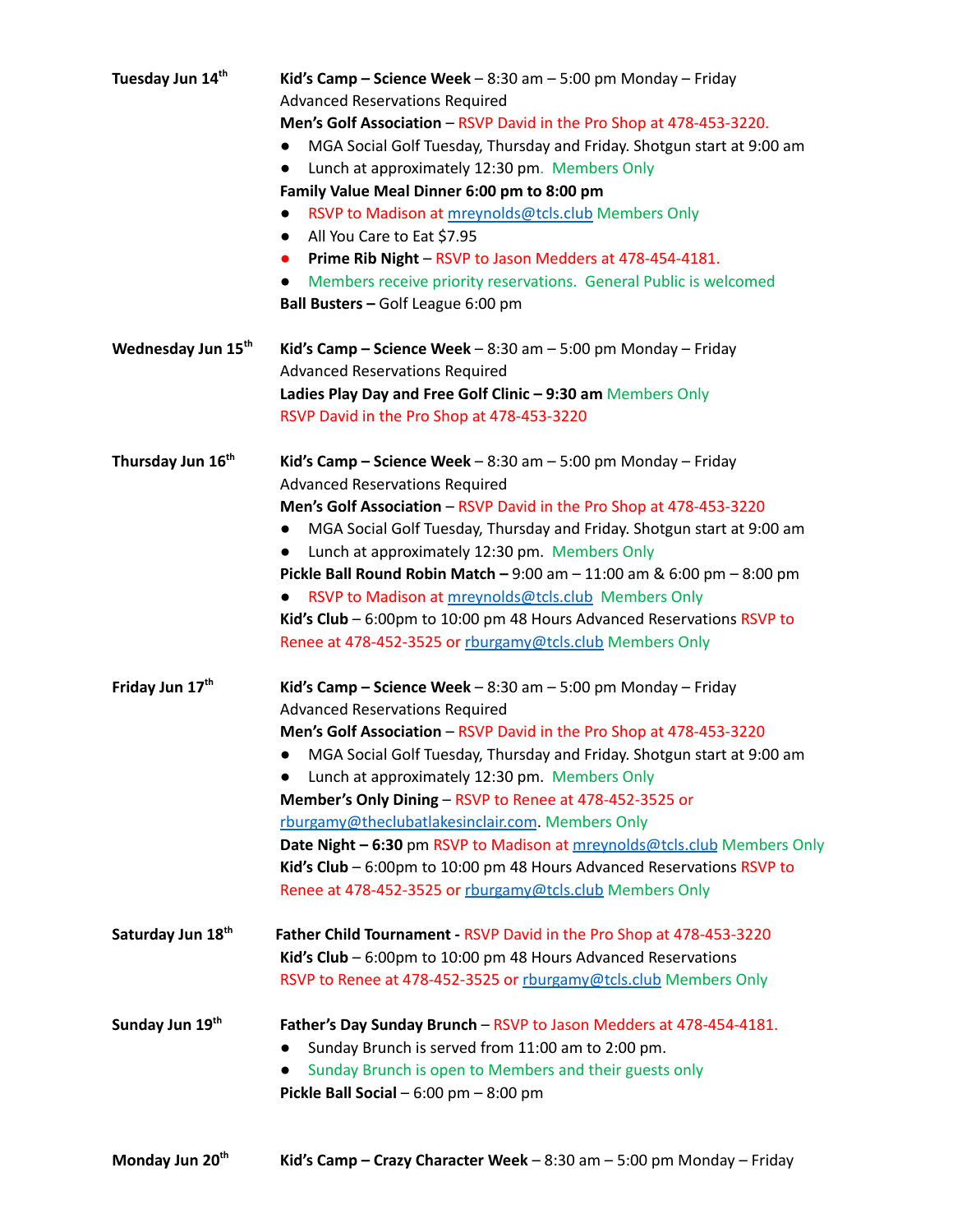|                               | <b>Advanced Reservations Required</b>                                    |
|-------------------------------|--------------------------------------------------------------------------|
|                               | Club and Golf Course - Closed for weekly maintenance.                    |
|                               |                                                                          |
| Tuesday Jun 21st              | Kid's Camp - Crazy Character Week - 8:30 am - 5:00 pm Monday - Friday    |
|                               | <b>Advanced Reservations Required</b>                                    |
|                               | Men's Golf Association - RSVP David in the Pro Shop at 478-453-3220.     |
|                               | MGA Social Golf Tuesday, Thursday and Friday. Shotgun start at 9:00 am   |
|                               | Lunch at approximately 12:30 pm. Members Only                            |
|                               | Family Value Meal Dinner 6:00 pm to 8:00 pm                              |
|                               | RSVP to Madison at mreynolds@tcls.club Members Only                      |
|                               | All You Care to Eat \$7.95                                               |
|                               | Texas Hold 'em Night - RSVP to Jeff Allbright at 478-290-9700.           |
|                               | Instruction begins at 6:00 pm. Game Starts at 7:00 pm                    |
|                               | `Free Domestic Beer and House Wine. Members Only                         |
| Wednesday Jun 22nd            | Kid's Camp - Crazy Character Week - 8:30 am - 5:00 pm Monday - Friday    |
|                               | <b>Advanced Reservations Required</b>                                    |
|                               | Ladies Play Day - 9:30 am RSVP David in the Pro Shop at 478-453-3220.    |
| Thursday Jun 23rd             | Kid's Camp - Crazy Character Week - 8:30 am - 5:00 pm Monday - Friday    |
|                               | <b>Advanced Reservations Required</b>                                    |
|                               | Men's Golf Association - RSVP David in the Pro Shop at 478-453-3220      |
|                               | MGA Social Golf Tuesday, Thursday and Friday. Shotgun start at 9:00 am   |
|                               | Lunch at approximately 12:30 pm. Members Only                            |
|                               | Pickle Ball Round Robin Match - $9:00$ am - 11:00 am & 6:00 pm - 8:00 pm |
|                               | RSVP to Madison at mreynolds@tcls.club Members Only                      |
|                               | Kid's Club $-6:00$ pm to 10:00 pm 48 Hours Advanced Reservations RSVP to |
|                               | Renee at 478-452-3525 or rburgamy@tcls.club Members Only                 |
| Friday Jun 24 <sup>th</sup>   | Kid's Camp - Crazy Character Week - 8:30 am - 5:00 pm Monday - Friday    |
|                               | <b>Advanced Reservations Required</b>                                    |
|                               | Men's Golf Association - RSVP David in the Pro Shop at 478-453-3220      |
|                               | MGA Social Golf Tuesday, Thursday and Friday. Shotgun start at 9:00 am   |
|                               | Lunch at approximately 12:30 pm. Members Only                            |
|                               | Dive In Movie - Dusk at the Pool                                         |
|                               | 7:00 pm RSVP to Madison at mreynolds@tcls.club Members Only              |
|                               | Kid's Club - 6:00pm to 10:00 pm 48 Hours Advanced Reservations RSVP to   |
|                               | Renee at 478-452-3525 or rburgamy@tcls.club Members Only                 |
|                               |                                                                          |
| Saturday Jun 25 <sup>th</sup> | Kid's Club - 6:00pm to 10:00 pm 48 Hours Advanced Reservations RSVP to   |
|                               | Renee at 478-452-3525 or rburgamy@tcls.club Members Only                 |
| Sunday Jun 26 <sup>th</sup>   | Sunday Brunch - RSVP to Jason Medders at 478-454-4181.                   |
|                               | Sunday Brunch is served from 11:00 am to 2:00 pm.                        |
|                               | Sunday Brunch is open to Members and their guests only                   |
|                               | Pickle Ball Social $-6:00$ pm $-8:00$ pm                                 |
| Monday Jun 27 <sup>th</sup>   | Kid's Camp - Party in the USA Week $-8:30$ am $-5:00$ pm Monday - Friday |
|                               | <b>Advanced Reservations Required</b>                                    |
|                               |                                                                          |